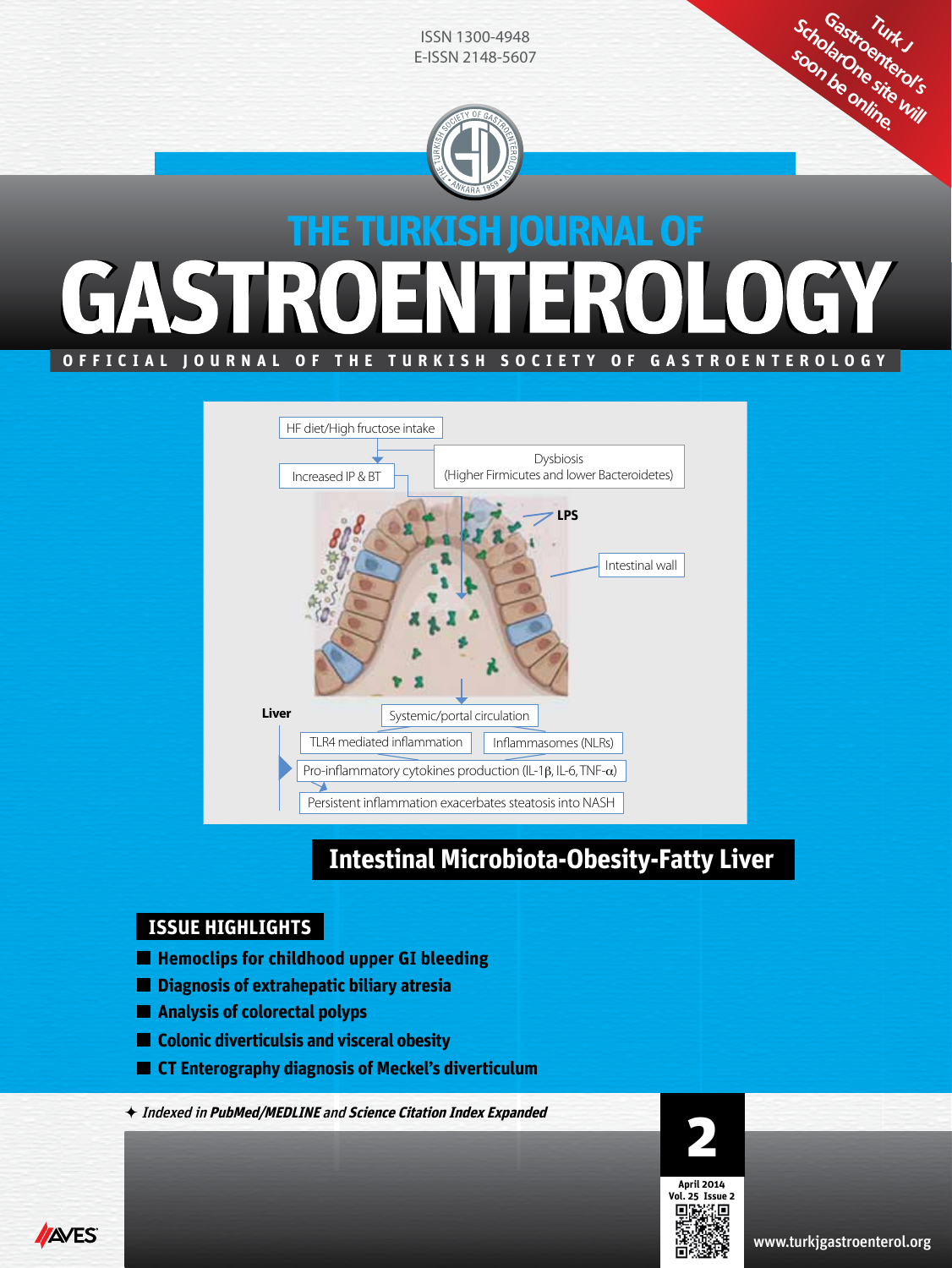

# **GASTROENTEROLOGY**

# **EDITORS**

**Editor in Chief** Hakan Şentürk

### **Associate Editors**

Mehmet Arhan Ömer Başar Billur Canbakan Mehmet Cindoruk Şahin Çoban Ahmet Danalıoğlu Ahmet Gürakar Tarkan Karakan Seyfettin Köklü Veysel Tahan

**Past Editor in Chief** Cihan Yurdaydın

# **INTERNATIONAL ADVISORY BOARD**

Onur Baser, USA Ali Canbay, Germany Marc Giovannini, France Mouen Kashab, United States Anne Marie Lennon, USA Edouard Louis, Belgium Fuat H. Saner, Germany Erwin Santo, Israel Vikesh Singh, USA Timuçin Taner, USA

# **OWNER**

Necati Örmeci On behalf of the Turkish Society of Gastroenterology

> Sales Coordinator Sinan Gökbörü BÜNCÜ Finance Coordinator Veysel KARA Project Assistants Esra GÖRGÜLÜ Hakan ERTEN Graphics Department Ünal ÖZER Neslihan YAMAN Merve KURT



Publisher İbrahim KARA Publication Director Ali ŞAHİN

Deputy Publication Directors Gökhan ÇİMEN Ayşegül BOYALI

Publication Coordinators Nilüfer TÜRKYILMAZ Merve AKDEMİR SAĞLIK Leda BAŞGÜL Aslin ANDONYAN

# **EDITORIAL BOARD**

Ulus Salih Akarca Erdem Akbal Meral Akdoğan Hakan Akın Hikmet Akkız Akif Altunbaş Yusuf Bayraktar Fatih Beşışık Yavuz Beyazıt İbrahim Doğan Abdülkadir Dökmeci Fuat Ekiz Selim Gürel Ramazan İdilman Abdurrahman Kadayıfçı Çetin Karaca Zeki Karasu Sabahattin Kaymakoğlu Erdem Koçak Aydın Şeref Köksal Necati Örmeci Ersan Özarslan Erkan Parlak Tuğrul Pürnak Murat Tuncer İlker Turan Ahmet Uygun Yücel Üstündağ Cihan Yurdaydın Osman Yüksel

# **RESPONSIBLE MANAGER**

Hakan Şentürk

#### **Contact**

Address: Büyükdere Cad. No: 105/9 34394 Mecidiyeköy, Şişli, İstanbul-Turkey Phone: +90 212 217 17 00 Fax: +90 212 217 22 92 E-mail: info@avesyayincilik.com *Yayın Türü Yerel Süreli Basım Tarihi Nisan 2014*

#### *Basım Yeri*

*ADA Ofset Matbaacılık Tic. Ltd. Şti., Litros Yolu 2. Matbaacılar S. E Blok No: (ZE2) 1. Kat Topkapı, İstanbul-Türkiye Telefon : +90 212 567 12 42*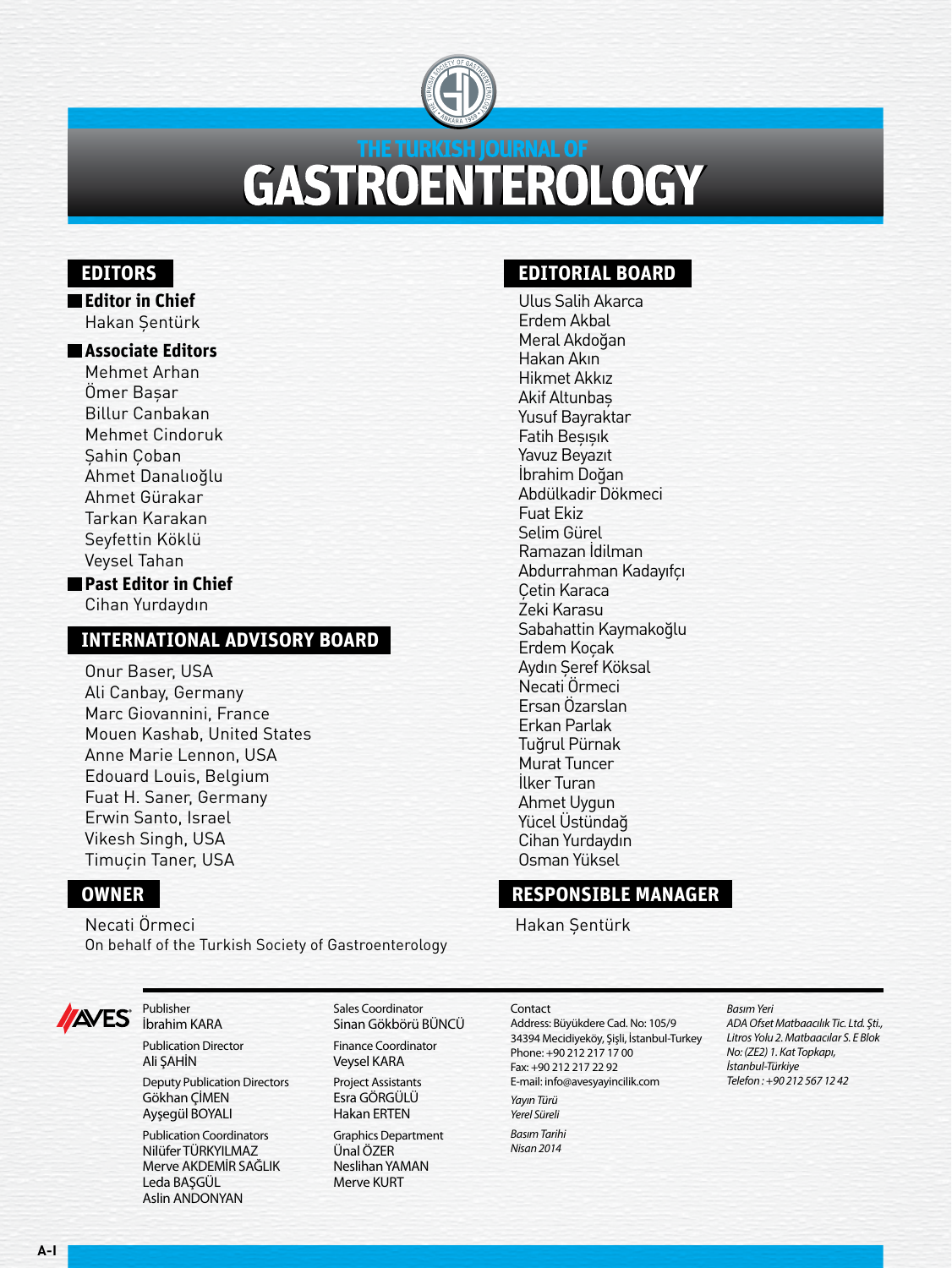

# **THE TURKISH JOURNAL OF TEROLOGY**

## **Aims and Scope**

The Turkish Journal of Gastroenterology is the double-blind peer-reviewed, international publication organ of the Turkish Gastroenterology Society. The journal is a bimonthly publication, published on February, April, June, August, October and December and its publication language is English.

The Turkish Journal of Gastroenterology aims to publish manuscripts at the highest clinical and scientific level on original issues of gastroenterology and hepatology at the international level. The journal publishes original papers, review articles, case reports and letters to the editor on clinical gastroenterology and hepatology.

Editorial and publication processes of the journal are shaped in accordance with the guidelines of the international organizations such as the International Council of Medical Journal Editors (ICMJE), the World Association of Medical Editors (WAME), the Council of Science Editors (CSE), the Committee on Publication Ethics (COPE), the European Association of Science Editors (EASE).

The Turkish Journal of Gastroenterology is indexed in Science Citation Index Expanded and PubMed/MEDLINE.

The Turkish Journal of Gastroenterology financial expenses of the journal are covered by the Turkish Gastroenterology Society.

#### Permissions and Reprints

Permissions for reproduction of materials published and reprints in the Turkish Journal of Gastroenterology should be requested from the editorial office at tgd@tgd.org.tr.

#### Advertising

For requests concerning advertising, please contact the Publisher.

#### Publisher: AVES - İbrahim Kara

Address: Büyükdere Cad. 105/9 34394 Mecidiyeköy, Şişli, İstanbul, Turkey Phone: +90 212 217 17 00 Fax: +90 212 217 22 92 Web page: www.avesyayincilik.com E-mail: info@avesyayincilik.com

#### Instructions for authors

Instructions for authors are published in the journal pages and could be accessed at the web site of the journal www.turkjgastroenterol.org.

#### Material Disclaimer

Statements or opinions expressed in the manuscripts published in the Turkish Journal of Gastroenterology reflect the views of the author(s) and not the opinions of the editors, the editorial board and the publisher; the editors, the editorial board and the publisher disclaim any responsibility or liability for such materials.

The journal is printed on an acid-free paper.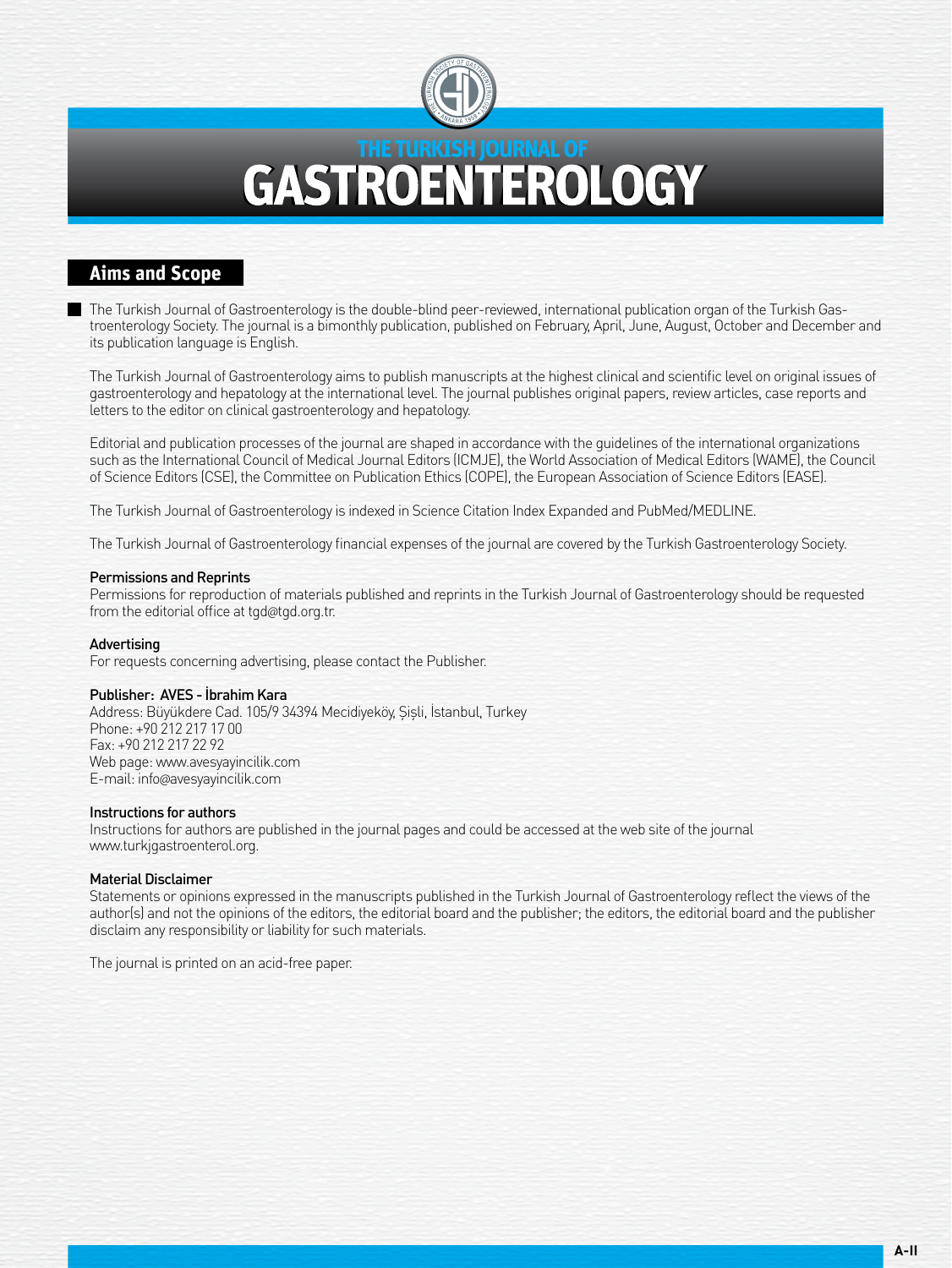

# **GASTROENTEROLOGY**

### **Instructions to Authors**

The Turkish Journal of Gastroenterology is the double-blind peer-reviewed, international publication organ of the Turkish Gastroenterology Society. The Turkish Journal of Gastroenterology publishes original papers, review articles, case reports and letters to the editor on clinical gastroenterology and hepatology. The journal is a bimonthly publication, published on February, April, June, August, October and December and its publication language is English.

The Turkish Journal of Gastroenterology discourages the submission of more than one article dealing with related aspects of the same study. Review articles on selected clinical and basic topics of interest will be solicited by the editors. In exceptional cases, non-invited reviews may be considered for publication.

Editorial and publication processes of the journal are shaped in accordance with the guidelines of the international organizations such as the International Council of Medical Journal Editors (ICMJE), the World Association of Medical Editors (WAME), the Council of Science Editors (CSE) , the Committee on Publication Ethics (COPE), the European Association of Science Editors (EASE)

The Turkish Journal of Gastroenterology will only evaluate manuscripts submitted via the journal's self-explanatory online manuscript submission and evaluation system, manuscripts submitted via any other medium will not be evaluated.

Manuscripts are published on the understanding that they are original contributions and do not contain data that have been published elsewhere or are under consideration in another Journal. Meeting abstracts are not considered as a duplicate publication but should be disclosed in the cover accompanying the manuscript.

Authors must obtain written permission from the copyright owner to reproduce any previously published figure, table, or any other material in both print and electronic formats. The original source should be cited within the references and below the reprinted material.

The Turkish Journal of Gastroenterology requires each submission to be accompanied by a Copyright Transfer Form, an Author Contributions Form and an ICMJE Form for Disclosure of Potential Conflicts of Interest.

Statements or opinions expressed in the manuscripts published in The Turkish Journal of Gastroenterology reflect the views of the author(s) and not the opinions of the editors, the editorial board or the publisher; the editors, the editorial board and the publisher disclaim any responsibility or liability for such materials.

The final responsibility in regard to the published articles rests with the authors.

Each individual listed as an author should fulfil the authorship criteria recommended by the International Committee of Medical Journal Editors (Uniform Requirements for Manuscripts Submitted to Biomedical Journals. http://www.icmje.org). Individuals who contributed to the preparation of the manuscript but do not fulfil the authorship criteria should be acknowledged in an acknowledgments section, which should be included in the title page of the manuscript.

The Turkish Journal of Gastroenterology requires and encourages the authors and the individuals involved in the evaluation process to disclose any existing or potential conflicts of interests including financial, consultant, institutional and other relationships that might lead to bias or a conflict of interest.

A submitted manuscript will not be reviewed for publication until a conflict of interest disclosure is submitted. The disclosures should be included in main manuscript text before references and can be included in cover letter to the editor. The following information must be provided:

- The author acting as the submission's guarantor and the corresponding author must be identified in the letter to the editor.
- Any financial or editorial assistance received to support the research and/or article should be cleared.
- Identification of any relationships that any author or other entity that provided financial or editorial support may have in potential competing interests to those referenced in the submission.

The authors should state in the Materials and Methods section of the main text that experiments have been performed in comply with the ethical principles of the assigned institutional board or national committee. Application or approval number/year for the study should also be indicated. For animal experiments, the authors additionally should state that international standards regarding the animal care and handling have been followed during the experiments.

It is the author's responsibility to ensure that a patient's anonymity be carefully protected and to verify that any experimental investigation with human subjects reported in the manuscript was performed with informed consent and following all the guidelines for experimental investigation with human subjects required by the institution(s) with which all the authors are affiliated. For photographs that may reveal the identity of the patients, signed releases of the patient or of his/her legal representative should be enclosed; otherwise, patient names or eyes must be masked out to prevent identification.

When reporting experiments on human subjects, indicate whether the procedures followed were in accordance with the ethical standards of the responsible committee on human experimentation (institutional or regional) and with the Helsinki Declaration (JAMA 2000;284:3043–3049).

As part of submission of the manuscript, the correspondent author should send a short statement declaring that he/she accepts to undertake all the responsibility for authorship during the submission and review stages of the manuscript.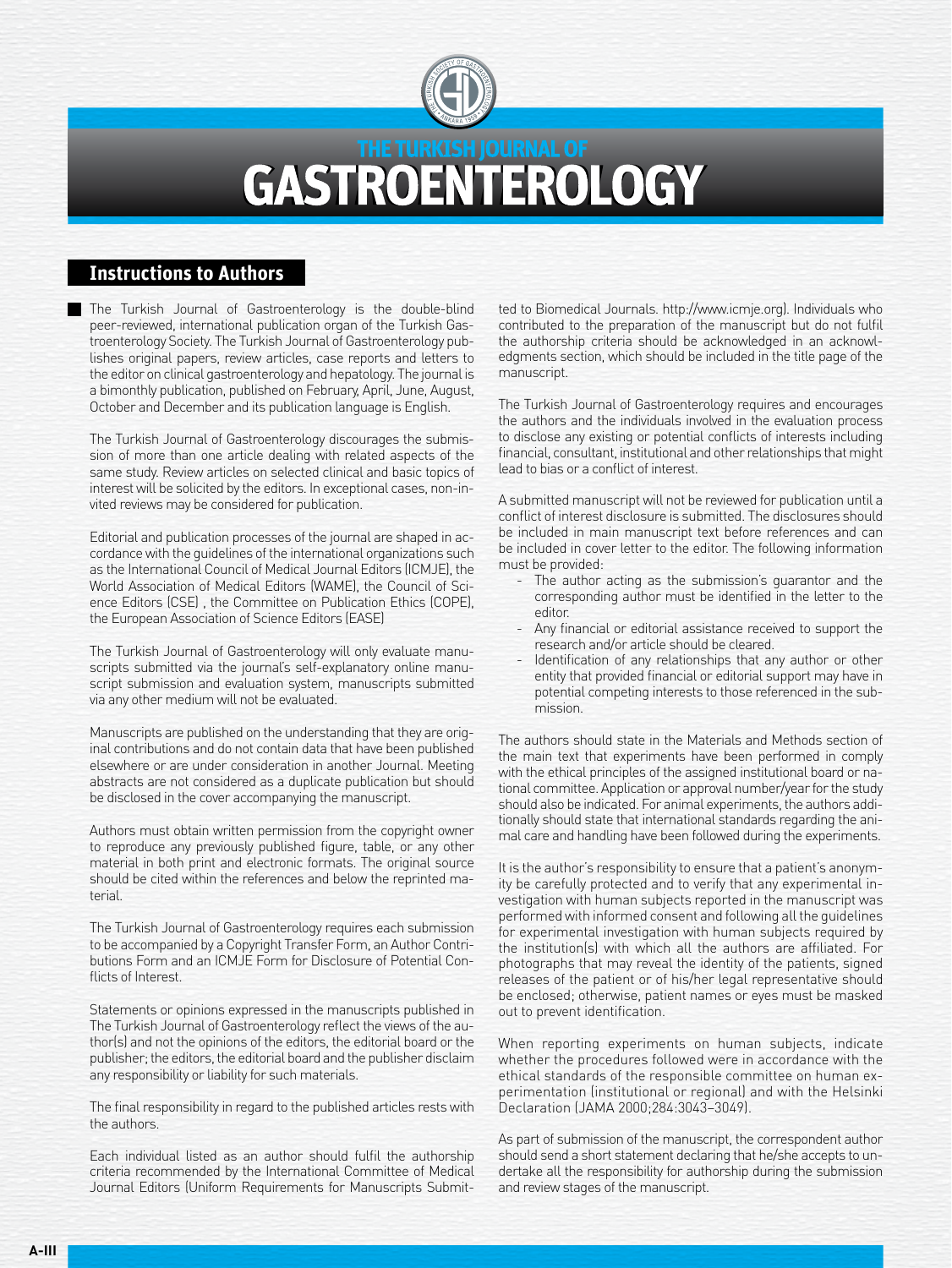

# THE TURKISH JOURNAL OF **GASTROENTEROLOGY**

Originality, high scientific quality and citation potential are the most important criteria for a manuscript to be accepted for publication.

Manuscripts submitted to the journal will first go through a technical evaluation process where the editorial office staff will ensure that the manuscript is prepared and submitted in accordance with the journal's guidelines. Submissions that don't conform the journal's guidelines will be returned to the submitting author with technical correction requests. Manuscripts that conform the journal's guidelines will be reviewed by at least 3 external peer reviewers during the evaluation process. The Editor in Chief is the final authority in the decision making process.

Authors of a paper accepted for publication in the Turkish Journal of Gastroenterology should be in consent of that editors could make corrections without changing the basic meaning of the text of the manuscript.

The journal expects the submitting authors to have their manuscripts reviewed by a native English speaker before submission. Information on language review should be provided in the cover letter during submission.

All submissions are screened by a similarity detection software. In case there is more than 20% similarity with existing studies, the paper is automatically rejected.

#### MANUSCRIPT PREPARATION

Manuscripts should be prepared in accordance with the ICMJE - Recommendations for the Conduct, Reporting, Editing and Publication of Scholarly Work in Medical Journals (updated in December 2013 – available at www.icmje.org).

Original Investigations and Reviews should be presented according to the guidelines: randomized study - CONSORT, observational study – STROBE, study on diagnostic accuracy - STARD, systematic reviews and meta-analysis PRISMA, animal experimental studies - ARRIVE, nonrandomized behavioural and public health intervention studies - TREND.

#### Cover letter

A letter of submission must be included in all manuscripts, including revised manuscripts.

This letter may be used to emphasize the importance of the study or new significant points included to the revised manuscript. This letter can be typed or added to the relevant section of the online submission using copy/paste method. In the cover letter of each submission, the authors should briefly state the existing knowledge relevant to the study and what new contributions does their study make to the existing knowledge.

#### Title page

A separate title page should be submitted with all submissions and should include the title of the manuscript, name(s), affiliations and major degree(s) of the author(s) and source(s) of the work or study, a short title (running head) of no more than 50 characters. The name, address, telephone (including the mobile phone number) and fax numbers and e-mail address of the corresponding author should be listed on the title page. Grant information and other sources of support should also be included on the Title page. Individuals who contributed to the preparation of the manuscript but do not fulfil the authorship criteria should be acknowledged in the title page.

#### Main Document **Abstract**

All manuscripts should be accompanied an abstract. A structured abstract is required with original articles and it should include the following subheadings: Background/Aims, Material and Methods, Results and Conclusion. A structured abstract is not required with review articles and case reports. The abstract should be limited to 250 words for original articles and review articles and 150 words for case reports.

#### Key Words

Each submission should be accompanied by 3 to 5 key words which should be picked from the Medical Subject Headings (MeSH) list (www.nlm.nih.gov/mesh/MBrowser.html).

#### Main Text

**Original Articles:** Acceptance of original papers will be based upon the originality and importance of the investigation. Prospective or retrospective clinical studies are considered as original papers.

Original Articles should be structured with Introduction, Materials and Methods, Results and Discussion subheadings. The number of references cited should not exceed 35 and the main text should be limited to 4000 words.

Introduction: Provide background information that will orient the general reader.

Materials/Patients and Methods: Provide a level of detail such that another investigator could repeat the work for methods that are used without significant modification. Citation of the original work will suffice. For reports of research using human subjects, state that informed consent was obtained from each patient and that institutional ethic committee approval was obtained.

State if informed consent was obtained from each patient and that ethic committee approval was obtained.

Results: Use tables and figures for better understanding. Please refer to the instructions before uploading images to the website.

**Discussion:** Discuss your results by citations; avoid discussion of other related works. Do not engage in a literature review.

Case Reports: Admission of isolated case reports is rare and restricted to only extremely original cases. We encourage original case series rather than isolated reports. Submission of case reports in above category in the letter to the editor format is possible and encouraged.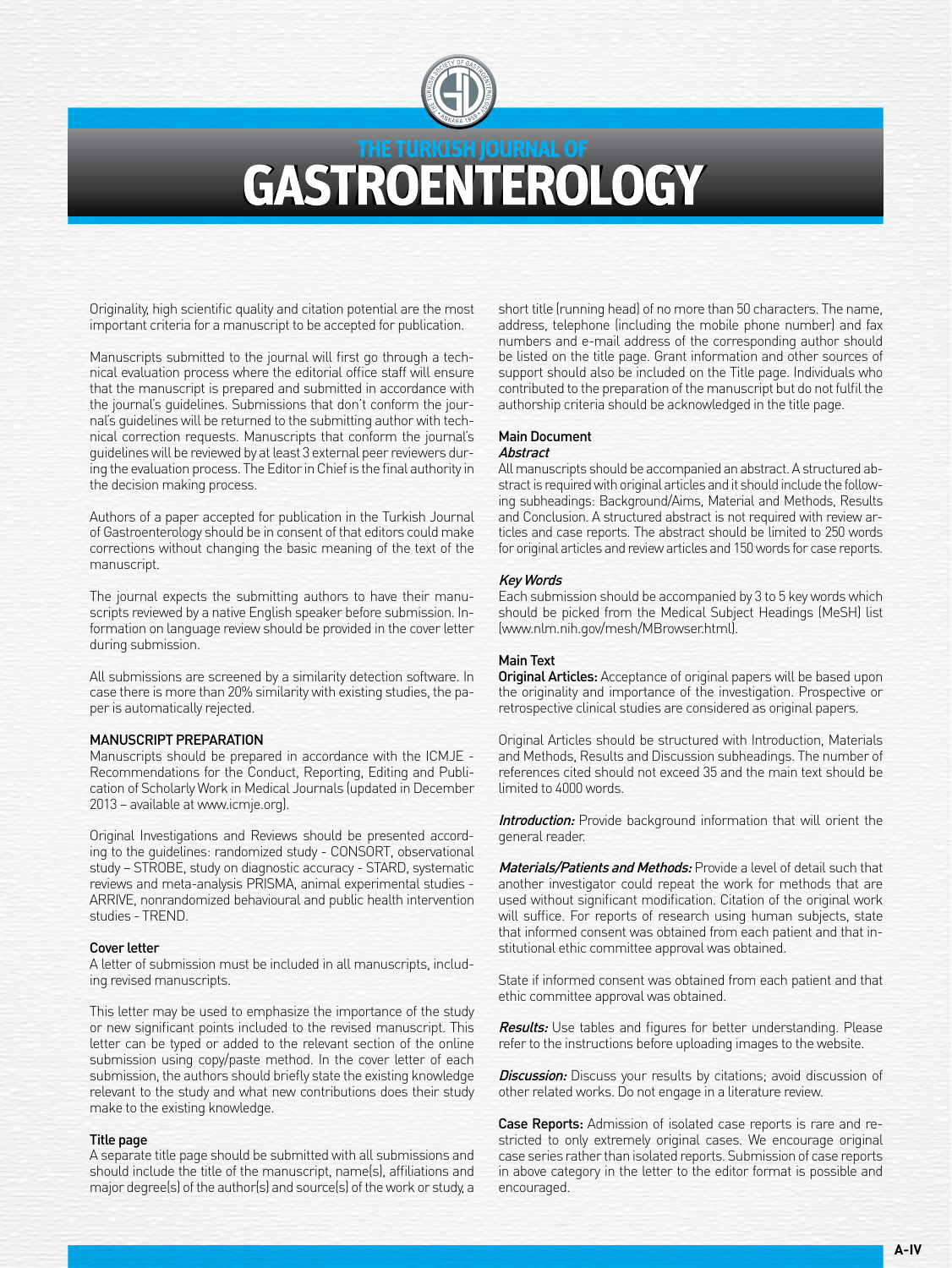

# THE TURKISH JOURNAL OF GAST ROEN TEROLOGY

The main text of Case Reports should be limited with 1200 words and should be structured with the following subheadings; Introduction, Case Presentation and Discussion. The maximum number of references cited in a case report should be 10.

Review Articles: Mainly, invited reviews on specific topics are published. In exceptional cases, non-invited reviews may be considered for publication. Individuals interested in writing a review article must correspond with the Editorial Office regarding the topic before submitting the entire manuscript.

Editorials: Invited brief editorial comments on selected articles are published in The Turkish Journal of Gastroenterology. Editorials should not be longer than 1000 words excluding references.

Letter to the editor: Letters related to articles published in recent issues of the Turkish Journal of Gastroenterology or to topics of gastroenterology are welcomed and will be considered for publication.

- Letters to the editors should be sent within 6 months of publication of the commented article. Should not be longer than 400 words excluding references. Commented article should be cited as a reference. Letters should include no more than 5 references.
- Letters to the editor, containing case reports or brief reports of studies should not be longer than 400 words excluding references. Letters should include no more than 5 references.

The subheadings of the review articles should be planned by the authors. However, each review article should include a "Conclusion" section. The main text of review articles should be limited with 5000 words. The number of references cited should not exceed 50.

All acronyms and abbreviations used in the manuscript should be defined at first use, both in the abstract and the main text. The abbreviation should be provided in parenthesis following the definition.

Statistical analysis should be performed in accordance with guidelines on reporting statistics in medical journals (Altman DG, Gore SM, Gardner MJ, Pocock SJ. Statistical guidelines for contributors to medical journals. Br Med J 1983: 7; 1489-93.). Information on the statistical analysis process of the study should be provided within the main text.

When a drug, product, hardware, or software mentioned within the main text product information, including the name of the product, producer of the product, city of the company and the country of the company should be provided in parenthesis in the following format: "Discovery St PET/CT scanner (General Electric, Milwaukee, WI, USA)"

All references, tables and figures should be referred to within the main text and they should be numbered consecutively in the order they are referred to within the main text.

Limitations, drawbacks and shortcomings of original articles should be mentioned in the "Discussion" section before the conclusion paragraph.

#### References

References should be numbered consecutively in the order they are referred to within the main text and all references listed in the reference list should be referred to within the main text in parenthesis. Style and punctuation of each reference in the reference list should be in accordance with the examples listed below;

Standard journal article: Journal titles should be abbreviated in accordance with journal abbreviations used in Index Medicus (for journal abbreviations consult List of Journals indexed for MEDLINE published annually by NLM at http://www.nlm.nih.gov/tsd/serials/ lji.html). When there are six or fewer authors, all authors should be listed. If there are seven or more authors, first 3 should be listed, followed by "et al.". A list of authors should be followed by the full title of the article, journal title, year, volume and page numbers.

Example: Mittal RK, Holloway RH, Penagini R, et al. Transient lower esophageal sphincter relaxation. Gastroenterology 1995; 109: 601-10.

#### Books:

Chapter in a book: Sherry S. Detection of thrombi. In: Strauss HE, Pitt B, James AE, editors. Cardiovascular Medicine. St Louis: Mosby; 1974.p. 273-85.

Personal author(s): Cohn PF. Silent myocardial ischemia and infarction. 3rd ed. New York: Marcel Dekker; 1993.

Editor (s), compiler(s) as author: Norman IJ, Redfern SJ, editors. Mental health care for elderly people. New York: Churchill Livingstone; 1996.

Conference paper: Bengisson S. Sothemin BG. Enforcement of data protection, privacy and security in medical informatics. In: Lun KC, Degoulet P, Piemme TE, Rienhoff O, editors. MEDINFO 92. Proceedings of the 7th World Congress on Medical Informatics; 1992 Sept 6-10; Geneva, Switzerland. Amsterdam: North-Holland; 1992. P. 1561-5.

Scientific or technical report: Smith P. Golladay K. Payment for durable medical equipment billed during skilled nursing facility stays. Final report. Dallas (TX) Dept. of Health and Human Services (US). Office of Evaluation and Inspections: 1994 Oct. Report No: HHSIGOE 169200860.

Dissertation: Kaplan SI. Post-hospital home health care: the elderly access and utilization (dissertation). St. Louis (MO): Washington Univ. 1995.

Article in electronic format: Morse SS. Factors in the emergence of infectious diseases. Emerg Infect Dis (serial online) 1995 Jan-Mar (cited 1996 June 5): 1(1): (24 screens). Available from: http:/ www.cdc. gov/ncidodlElD/cid.htm.

#### Tables

Tables should be included in the main document and should be presented after the reference list. Tables should be numbered con-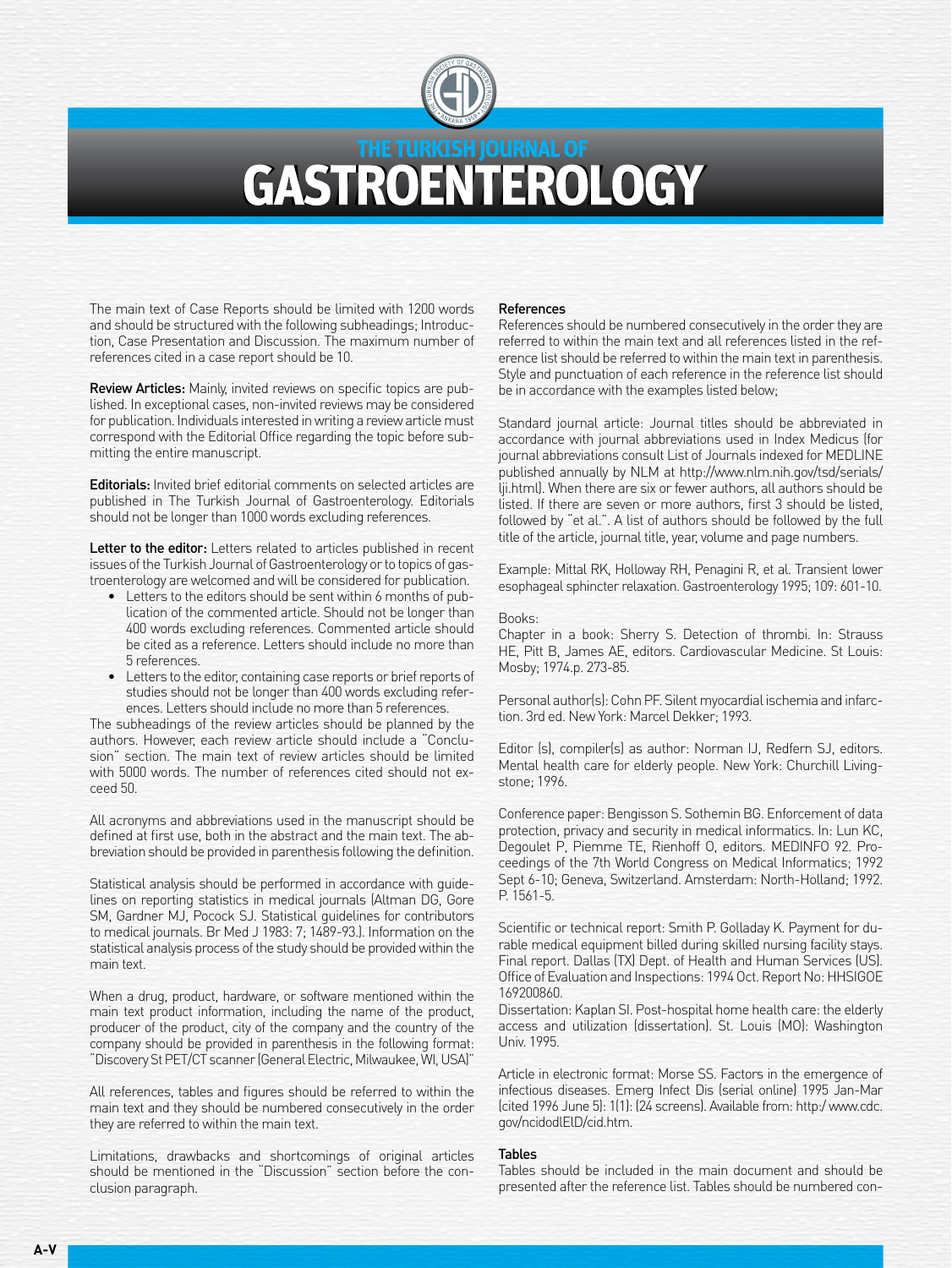

# THE TURKISH JOURNAL OF GASTROENTEROLOGY

secutively in the order they are referred to within the main text. A descriptive title should be provided for all tables and the titles should be placed above the tables. Abbreviations used in the tables should be defined below the tables by footnotes (even if they are defined within the main text). Tables should be created using the "insert table" command of the word processing software and they should be arranged clearly to provide an easy reading. Data presented in the tables should not be a repetition of the data presented within the main text but should be supporting the main text.

#### Figures and Figure Legends

Figures, graphics and photographs should be submitted as separate files (in TIFF or JPEG format) through the submission system. The files should not be embedded in a Word document or the main document. When there are figure subunits, the subunits should not be merged to form a single image. Each subunit should be submitted separately through the submission system. Images should not be labelled (a, b, c, etc.) to indicate figure subunits. Thick and thin arrows, arrowheads, stars, asterisks and similar marks can be used on the images to support figure legends. Like the rest of the submission, the figures too should be blind. Any information within the images that may indicate an individual or institution should be blinded. The minimum resolution of each submitted figure should be 300DPI. To prevent delays in the evaluation process all submitted figures should be clear in resolution and large in size (minimum dimensions 100x100 mm)

Figure legends should be listed at the end of the main document.

Once a manuscript is accepted for publication it will be provided with a registered DOI number following the acceptance decision. Manuscripts accepted for publication by the Turkish Journal of Gastroenterology will be published as ahead of print articles prior to the printing date of their scheduled issue. Corresponding author will be provided with a PDF Proof by the publisher once the production process of an accepted manuscript is over. The publisher will request the corresponding author to list their correction requests if there are any and approve the publication of the manuscript.

#### PUBLICATION FEE

A non-refundable charge of 220 TL (100 USD or 70 Euro) for each submitted manuscript must be paid by the author(s) to the Turkish Society of Gastroenterology (Türk Gastroenteroloji Derneği) (Bank account: Türkiye Halk Bankası, Emek Branch Office), account numbers:

#### Turkish Lira (TL):

IBAN CODE: TR88 0001 2009 4010 0016 0000 63

#### EURO (€):

IBAN CODE: TR60 0001 2009 4010 0058 000112

#### SWIFT CODE:

TRHBTR2A

#### US Dollars (\$)

IBAN CODE: TR87 0001 2009 4010 0058 000111

#### SWIFT CODE: TRHBTR2A

In case of acceptance of a manuscript that contains colour illustrations, additional fees are requested be paid to the same bank account.

#### PERMISSIONS AND REPRINTS

Permissions for reproduction of materials published and reprints in the Turkish Journal of Gastroenterology should be requested from the editorial office at tgd@tgd.org.tr.

#### INSTRUCTIONS FOR AUTHORS

Instructions for authors are published in the journal pages and could be accessed at the web site of the journal www.turkjgastroenterol.org.

The journal is printed on an acid-free paper.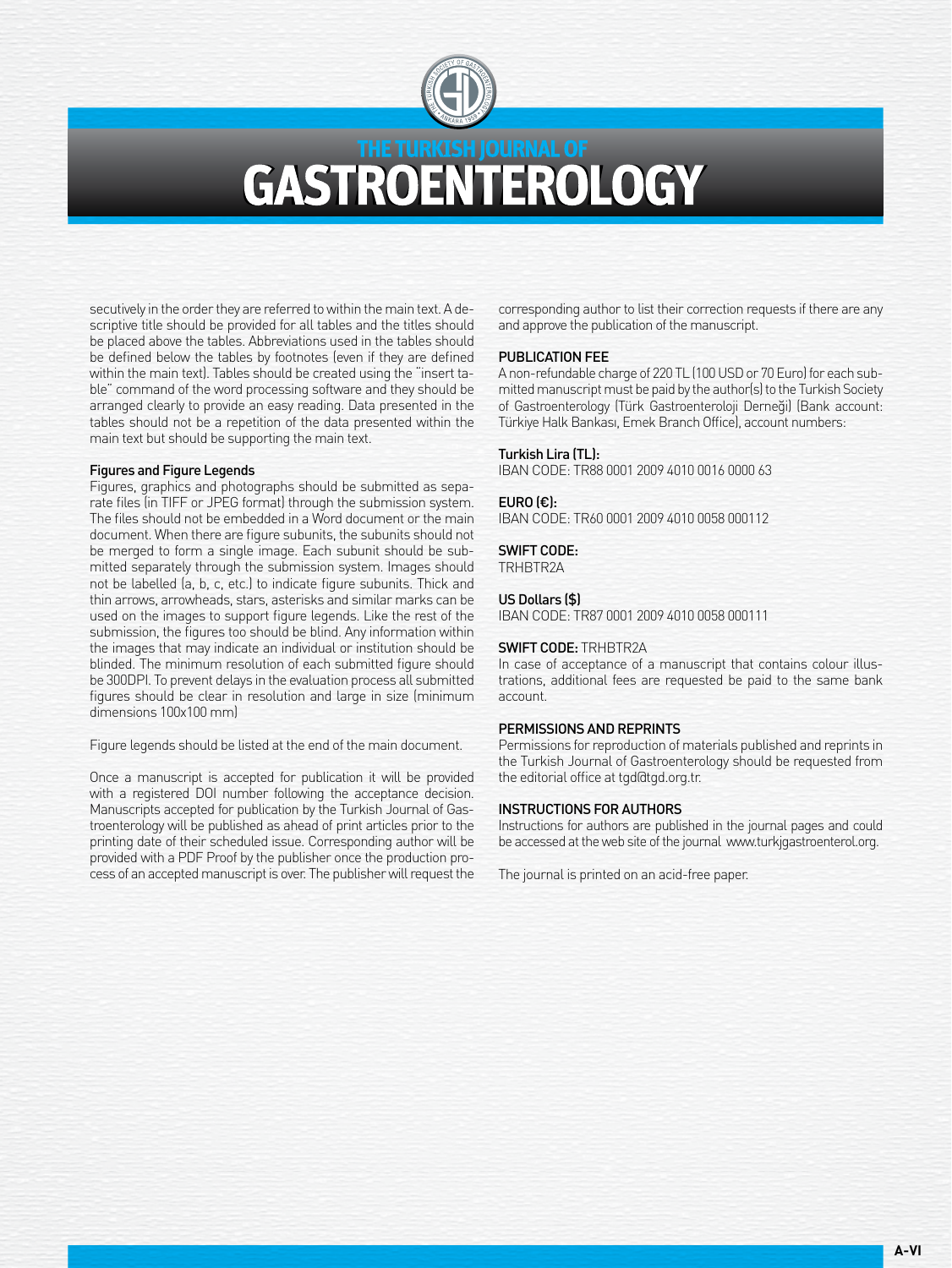

# THE TURKISH JOURNAL OF **GASTROENTEROLOGY**

### **Review**

- 127 Nonalcoholic fatty liver disease: Diagnosis, pathogenesis, and management *Metin Başaranoğlu, Necati Örmeci*
- **133 Role of gut microbiota: Obesity and NAFLD**

*Venkatanarayana Gangarapu, Kemal Yıldız, Ali Tüzün İnce, Birol Baysal*

## **Original Articles**

 $\blacksquare$  141 Value of expression of insulin-like growth factor-1 receptor in gastric adenocarcinomas and normal gastric tissues

*Ömer Topalak, Funda Uğur Kantar, Çağnur Ulukuş, Ali Küpelioğlu*

- $\blacksquare$  147 Application of endoscopic hemoclips for nonvariceal upper gastrointestinal bleeding in children *Fatih Ünal, Murat Çakır, Maşallah Baran, Şengül Duygulu, Sema Aydoğdu*
- 152 Peptic ulcer complications requiring surgery: What has changed in the last 50 years in Turkey *Hakan Güzel, Şahin Kahramanca, Duray Şeker, Gülay Özgehan, Gündüz Tunç, Tevfik Küçükpınar, Hülagü Kargıcı*
- **156 Endoscopic treatment of biliary complications following liver transplantation** *Gülseren Seven, Kubilay Çınar, Ramazan İdilman, Acar Tüzüner, Selçuk Hazinedaroğlu, Selim Karayalçın, Kadir Bahar*
- 162 Roles of serum and biliary CEA, CA19-9, VEGFR3, and TAC in differentiating between malignant and benign biliary obstructions

*Ali Tüzün İnce, Kemal Yıldız, Birol Baysal, Ahmet Danalıoğlu, Orhan Kocaman, Mukaddes Tozlu, Venkatanarayana Gangarapu, Ahu Sarbay Kemik, Ömer Uysal, Hakan Şentürk*

170 Predictive value of hepatic ultrasound, liver biopsy, and duodenal tube test in the diagnosis of extrahepatic biliary atresia in Serbian infants

*Aleksandra Boskovic, Ivana Kitic, Dragan Prokic, Ivica Stankovic, Blagoje Grujic*

175 Analysis of 2222 colorectal polyps in 896 patients: A tertiary referreal hospital study *Tevfik Solakoğlu, Roni Atalay, Hüseyin Köseoğlu, Sevil Özer Sarı, Aylin Demirezer Bolat, Ebru Akın, Öykü Tayfur Yürekli, Eyüp Selvi, Şemnur Büyükaşık, Osman Ersoy*

180 Drug-induced esophageal ulcers: Case series and the review of the literature *Muhammed Sait Dağ, Zeynel Abidin Öztürk, İrem Akın, Ediz Tutar, Öztekin Çıkman, Murat Taner Gülşen*

**185 Disaccharidase activity in children with inflammatory bowel disease** *Sabina Wiecek, Halina Wos, Igor Radziewicz-Winnicki, Marzena Komraus, Urszula Grzybowska-Chlebowczyk*

**192** The relationship between colonic diverticulosis and abdominal visceral and subcutaneous fat accumulation measured by abdominal CT scan

*Sang Pyo Lee, Yong Woo Ahn, Oh Young Lee, Kang Nyeong Lee, Won Sohn, Hang Lak Lee, Dae Won Jun, Byung Chul Yoon, Ho Soon Choi*

**198 FOLFOX7** regimen in the first-line treatment of metastatic colorectal cancer *Doğan Koca, Olçun Ümit Ünal, İlhan Öztop, Uğur Yılmaz*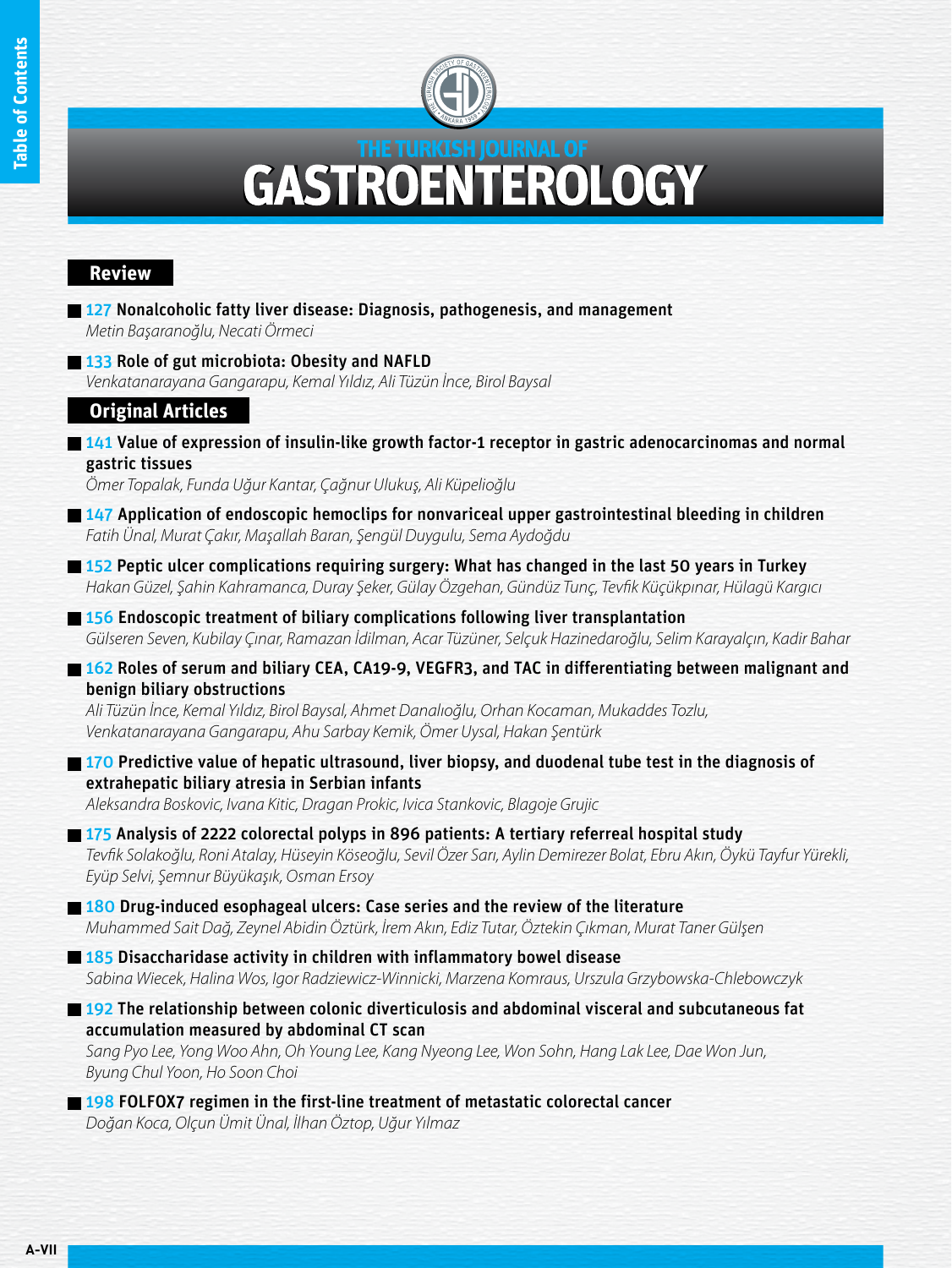

# NTEROLOGY GAST

## **Case Reports**

- **205 Acute liver damage and anorexia nervosa: A case report** *Lionel Bridet, Juan Jose Beitia Martin, Jose Luis Cabriada Nuno*
- 209 Synchronous occurrence of hepatocellular carcinoma and intrahepatic cholangiocarcinoma in both lobes of the liver

*Serdar Topaloğlu, Kutay Sağlam, Adnan Çalık, Ümit Cobanoğlu, Mehmet Halil Öztürk*

212 Meckel's diverticulum detected by computed tomographic enterography: Report of 3 cases and review of the literature

*Jae Min Lee, Chan Dong Jeen, Seung Han Kim, Jong Soo Lee, Seung Joo Nam, Hyuk Soon Choi, Eun Sun Kim, Bora Keum*

## **Letters to the Editor**

- 216 Endoscopic treatment of heterotopic pancreas localized in the duodenum *Gürhan Şişman, Yusuf Erzin, Murat Tuncer, Hakan Şentürk*
- 218 Laparoscopic resection of signet ring cell gastric cancer resembling infiltrating subepithelial tumor *Abdulkadir Bedirli, Mehmet İbiş, Arzu Alkan, Özgür Ekinci*
- 220 Drinking pineapple juice for undigested food in stomach *Akif Altınbaş, Fuat Ekiz, Ömer Başar, Serta Kılınçalp, Barış Yılmaz, Bora Aktaş, Osman Yüksel*
- 222 Are patients with chronic hepatitis B infection aware of delta hepatitis? *Yüksel Gümürdülü, Burçak Evren Taşdoğan, Ümit Bilge Doğan, Banu Kara*
- $\Box$  224 Peptic ulcer and intestinal metaplasia associated with Helicobacter pylori colonization in gastric heterotopia of the tongue

*Ufuk Berber, İsmail Yılmaz, Bülent Evren Erkul, Mustafa Kaplan*

- 226 Utility of diagnosing *H. pylori* in presence of intestinal metaplasia *Ali Tüzün İnce*
- 229 Have multiple orifices advantages in the drainage of pancreatic pseudocysts? *Mukaddes Tozlu, Ali Tüzün İnce*

### **Gastroenterology Elsewhere**

230 Are we hopefully very close to the end of HCV? *Veysel Tahan*

232 Once spontaneous bacterial peritonitis develops, discontinue nonselective beta blockers permanently. A proposed practice change update

*Veysel Tahan*